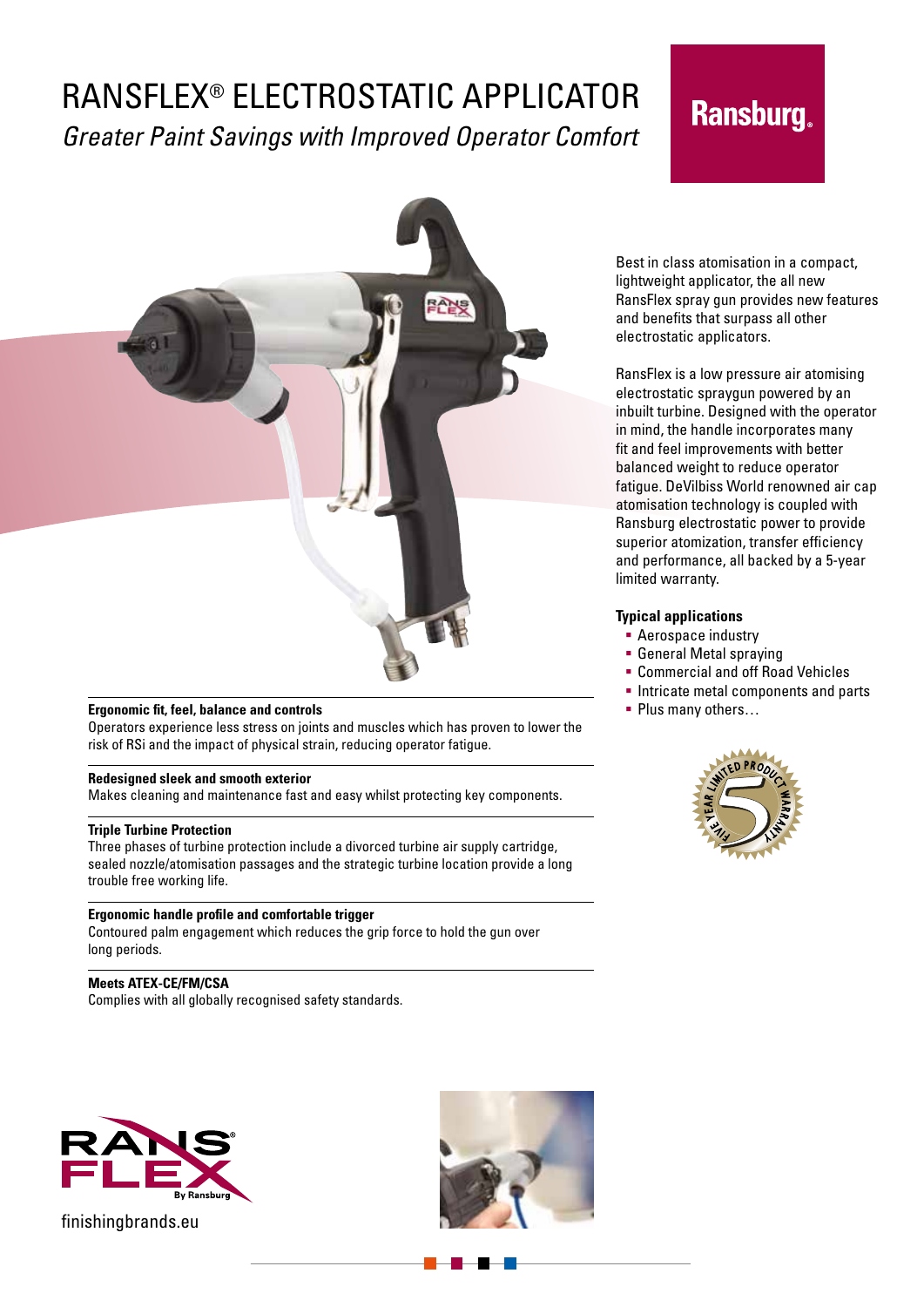## **Ransburg**

RANSFLEX® ELECTROSTATIC APPLICATOR

*Greater Paint Savings with Improved Operator Comfort*

With 20% fewer parts than previous models, RansFlex is easier to maintain and the patented turbine utilises a three-phase motor to reduce vibration and provide electrostatic power at lower input air pressures. RansFlex features quick voltage on/off controls on the gun with quick detach air hose connector at the handle to further reduce weight. Indexing air caps with unique colour coded fluid tips for easy identification, make RansFlex the perfect Electrostatic solution for all finishing applications.

## **Cordless portability and convenience no generators or controllers**

- **Superior atomisation and transfer efficiency**
- **EXECT:** Lighter weight with superior ergonomic balance
- **Quick and easy to set up** "straight from the box"
- **-** Lower running costs and maintenance
- For most solvent based paints and materials.

## *Easy to identify colour coded fluid tips - Black Performance, balance, operator comfort, transfer efficiency and ease of maintenance... 45kV and 65kV operate like 65kV and 85kV! That's RansFlex meeting the finishing needs of today and tomorrow. 2 or 4 finger metal trigger versions Low profile compensation valve Combined Ransburg and DeVilbiss atomisation technology for best in class performance. V65, C31 and T40 air caps* **MAX MIN 90°**

*0.7 and 1.0mm Red 1.2, Grey 1.4 and Green 1.8 tips – (high wear tip options available)*

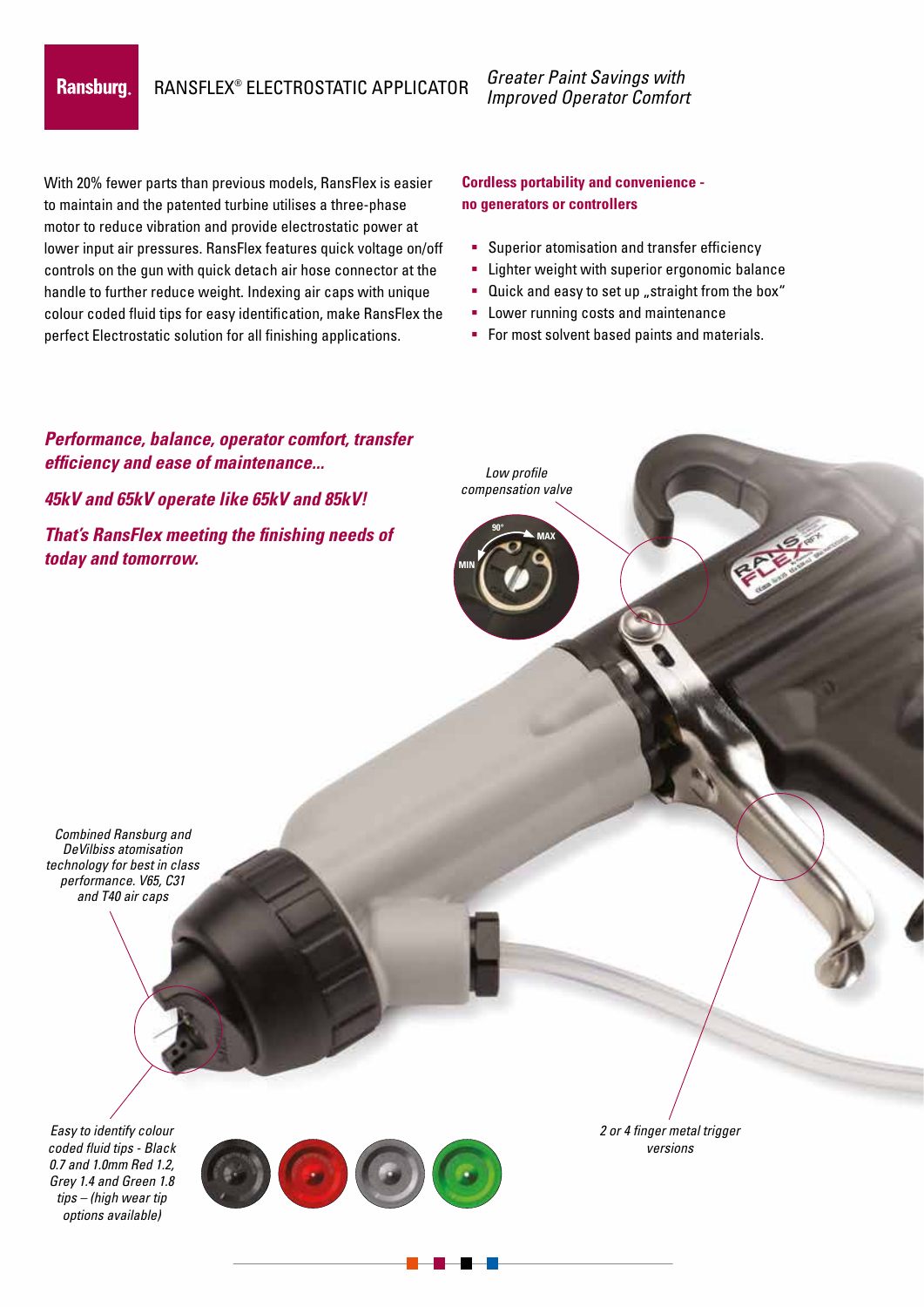